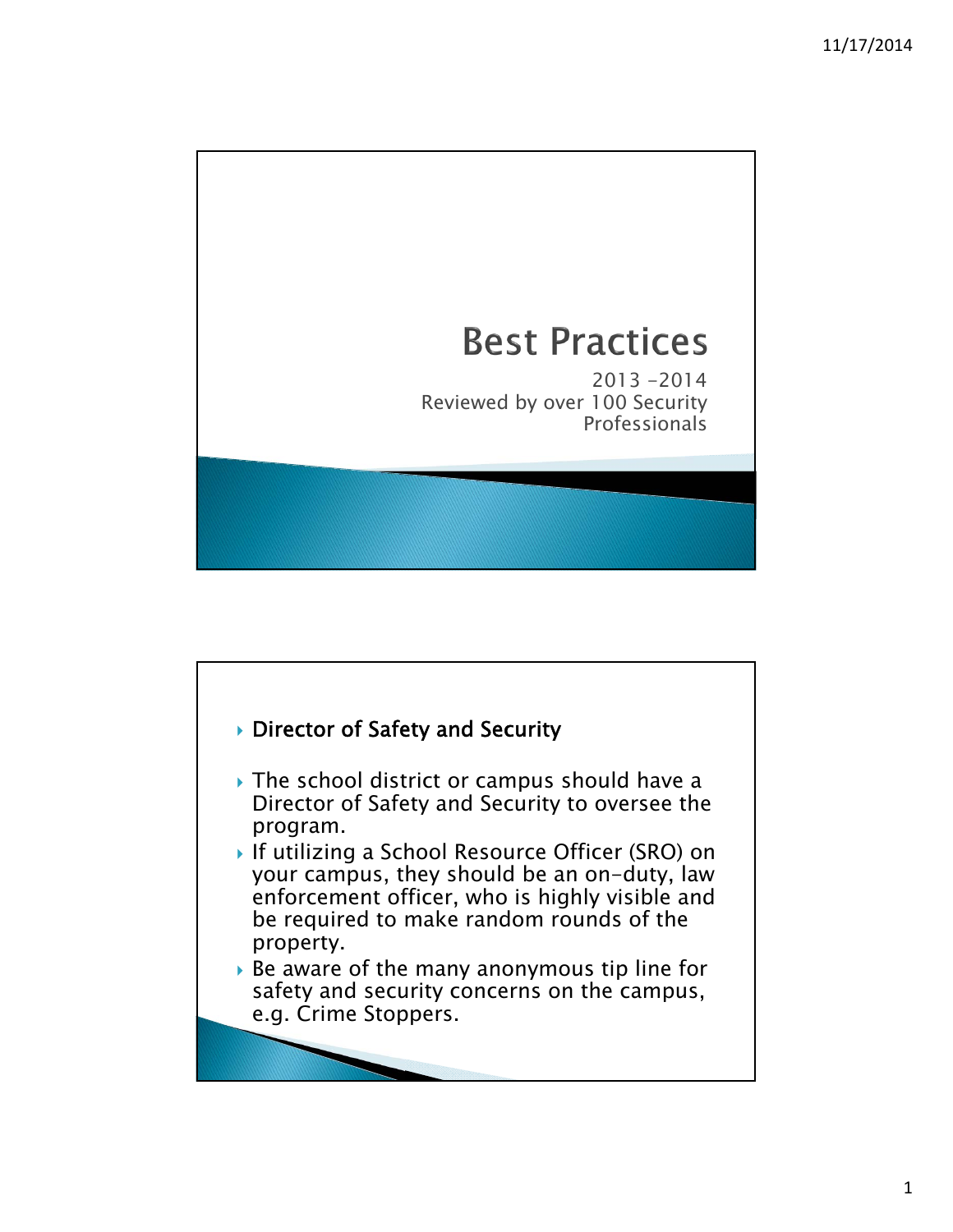

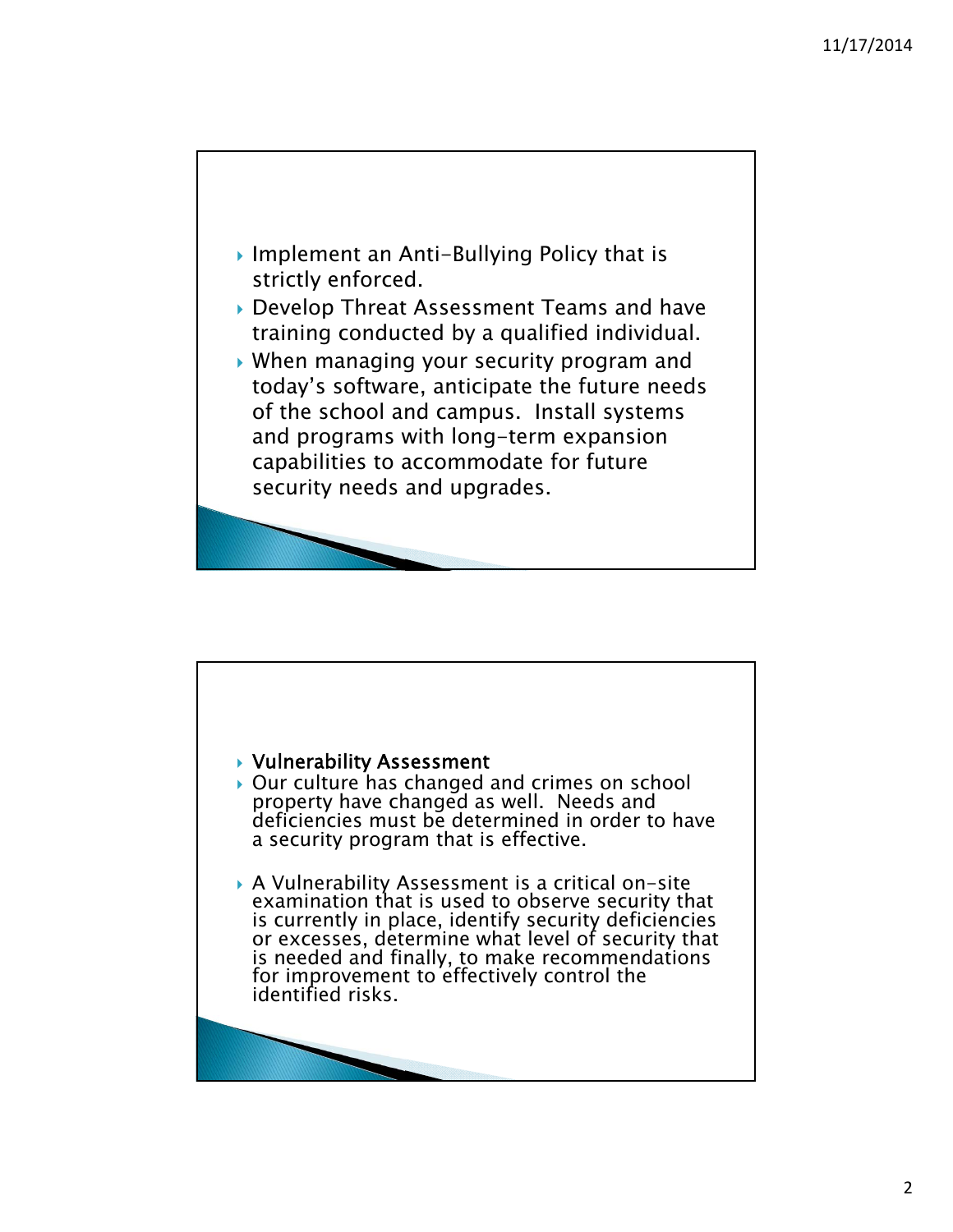

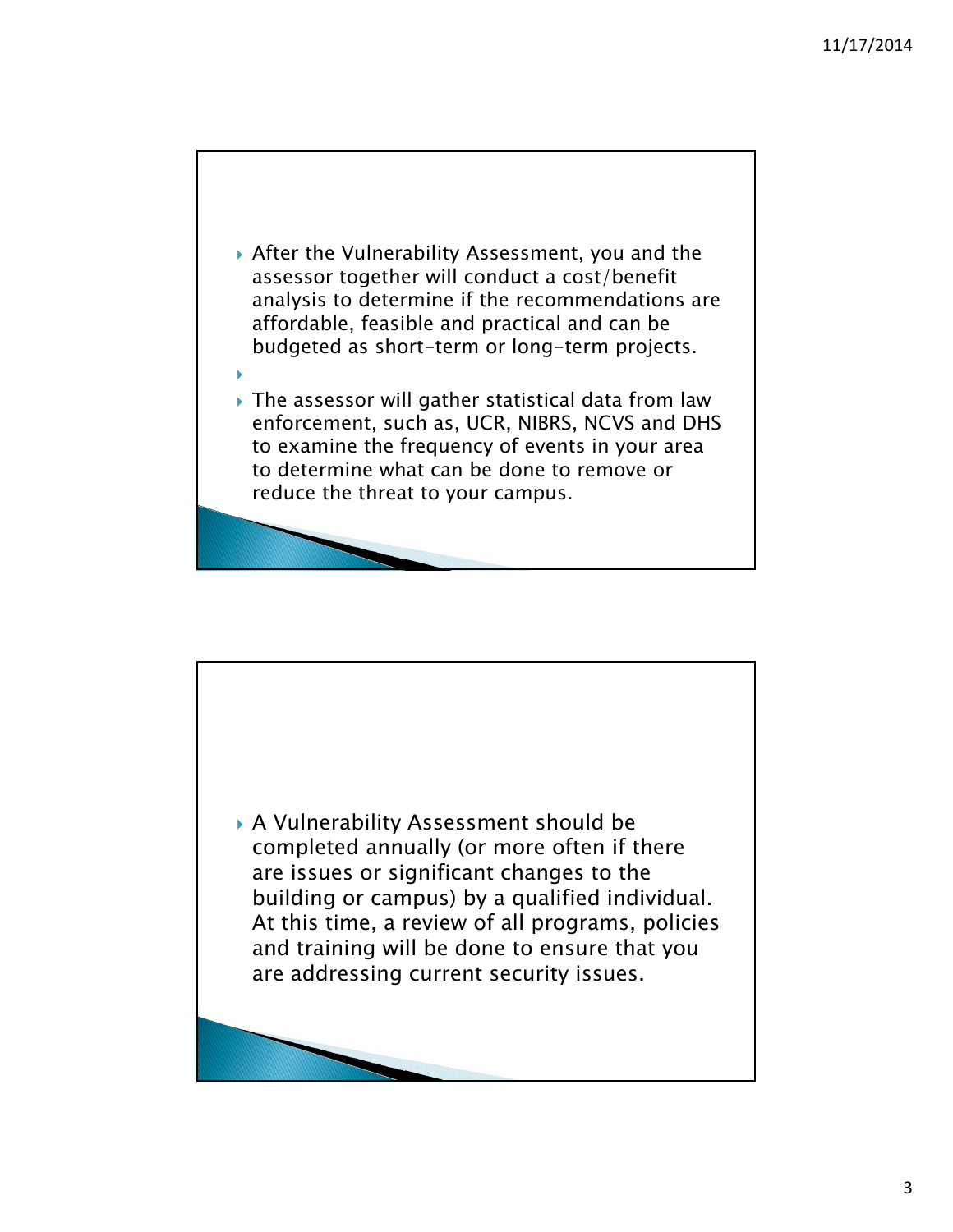

- $\blacktriangleright$  Establish security policies and procedures that address identified risks and ensure that the security program has the approval and "buy in" of the school district and principal of the school. It is important that policies and procedures are documented and address Violence Prevention & Intervention and are supported by school faculty & staff and are consistently enforced.
- ▶ The school district as well as each individual campus, needs to effectively manage their security program using multi-levels of communication, polices and procedures, physical security, training, as well as response plans. There should be an effective process for short term and long term projects.

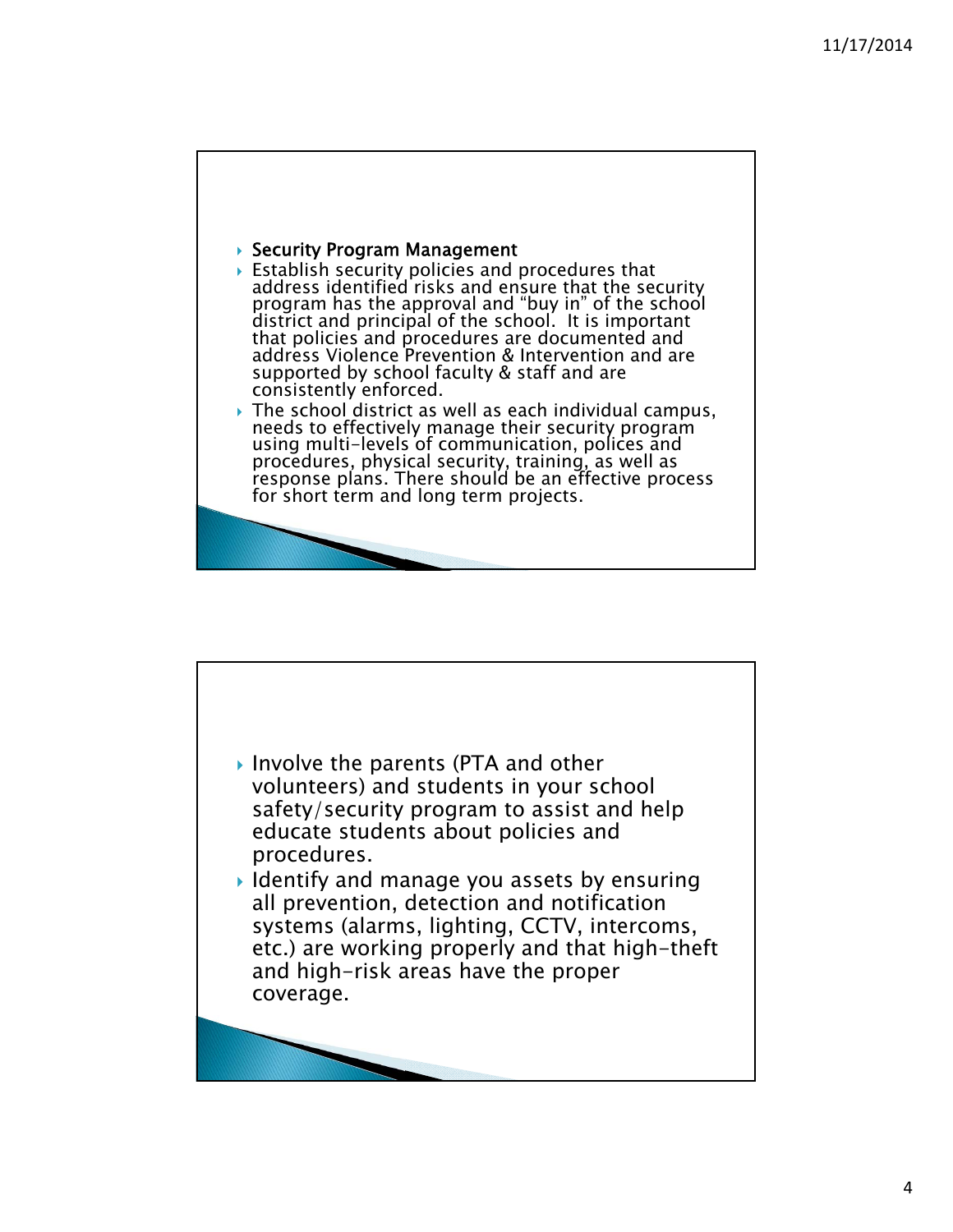

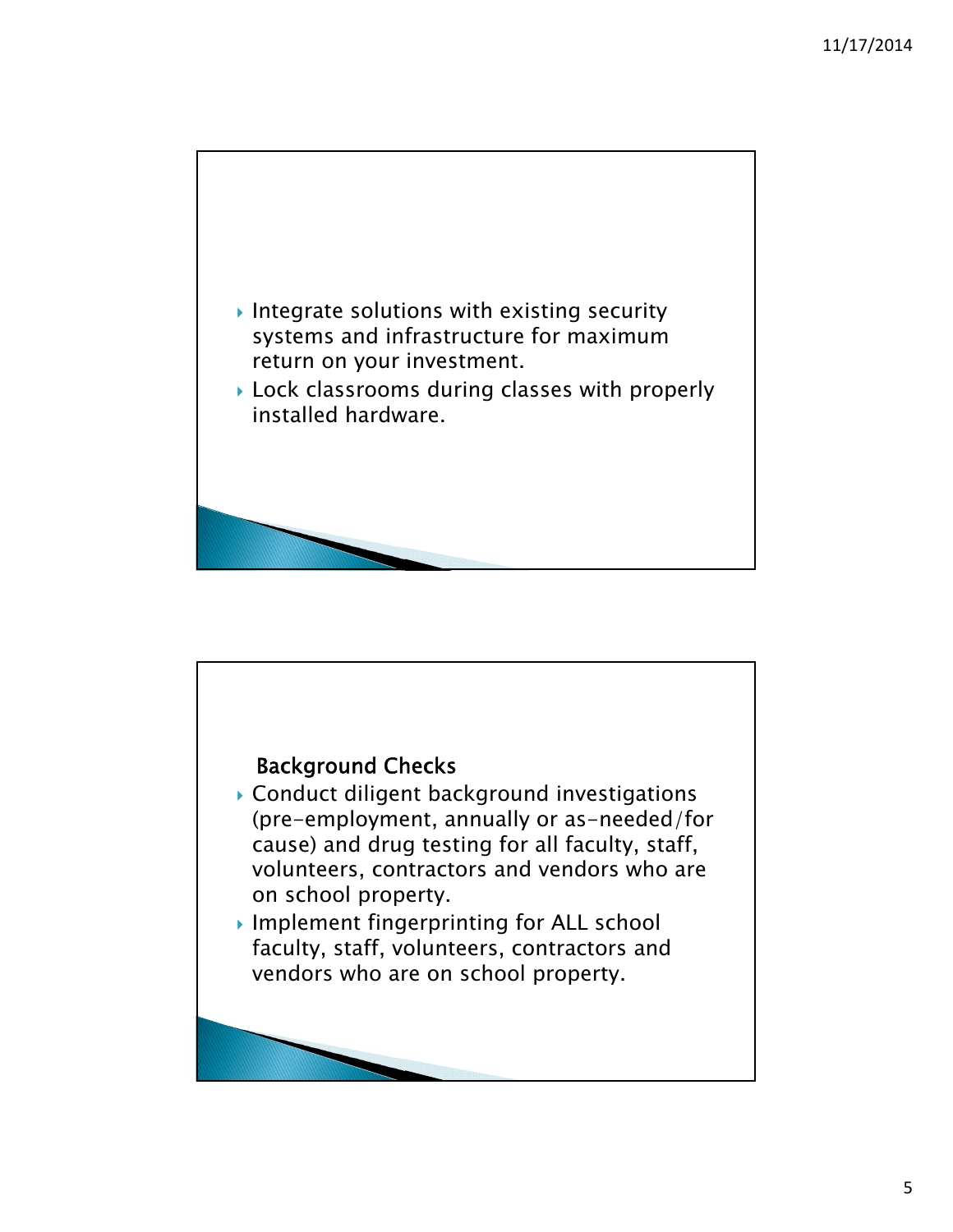

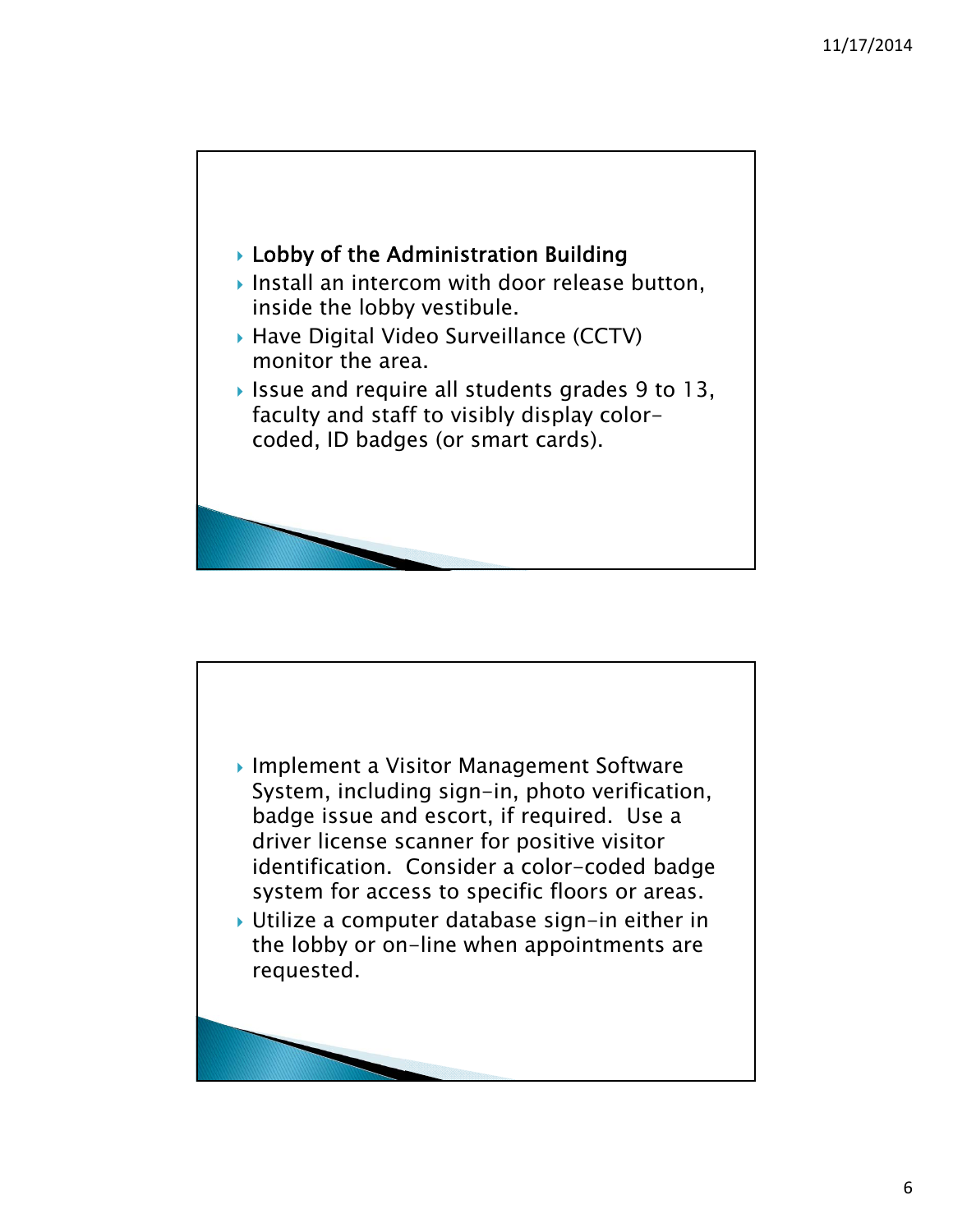

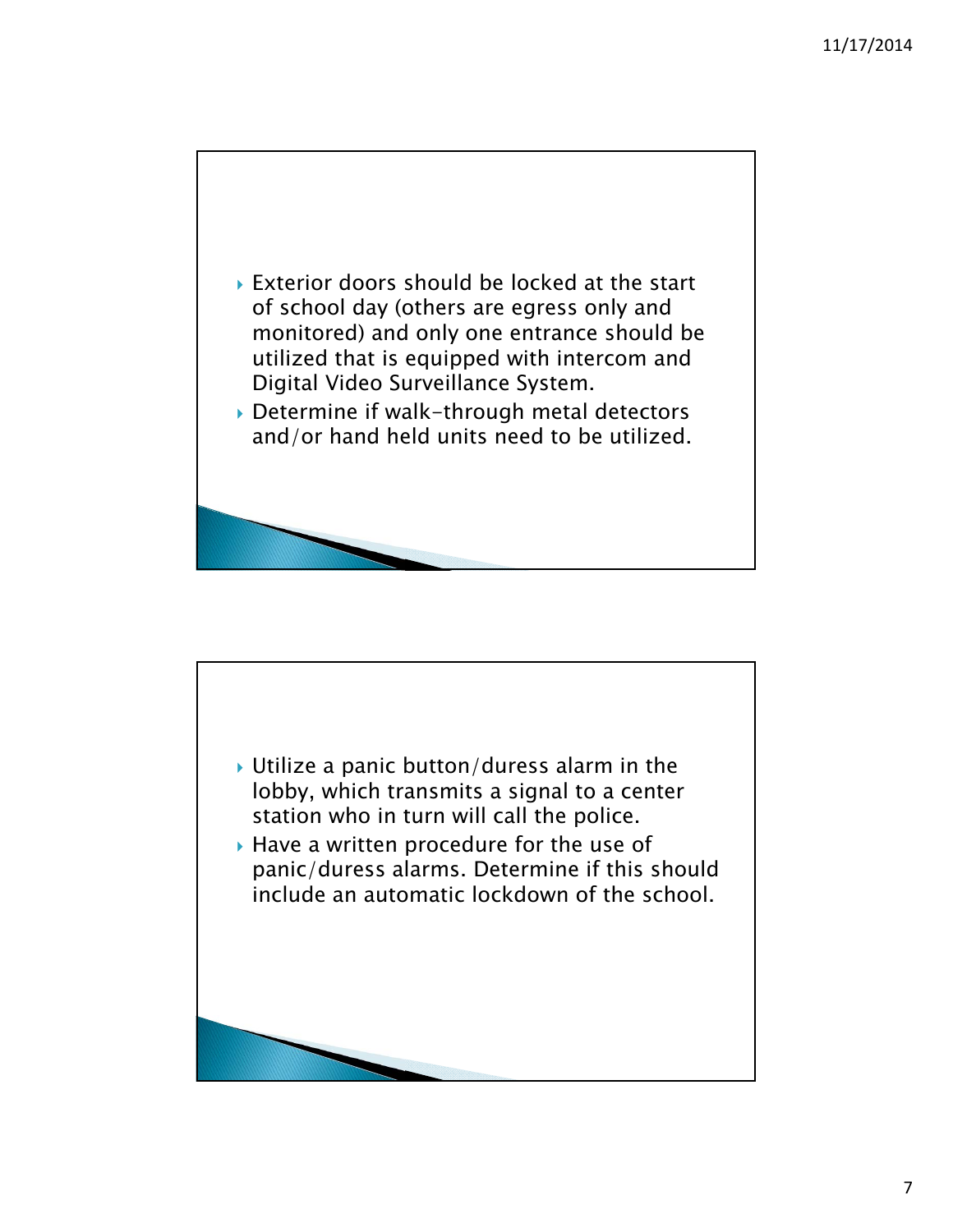

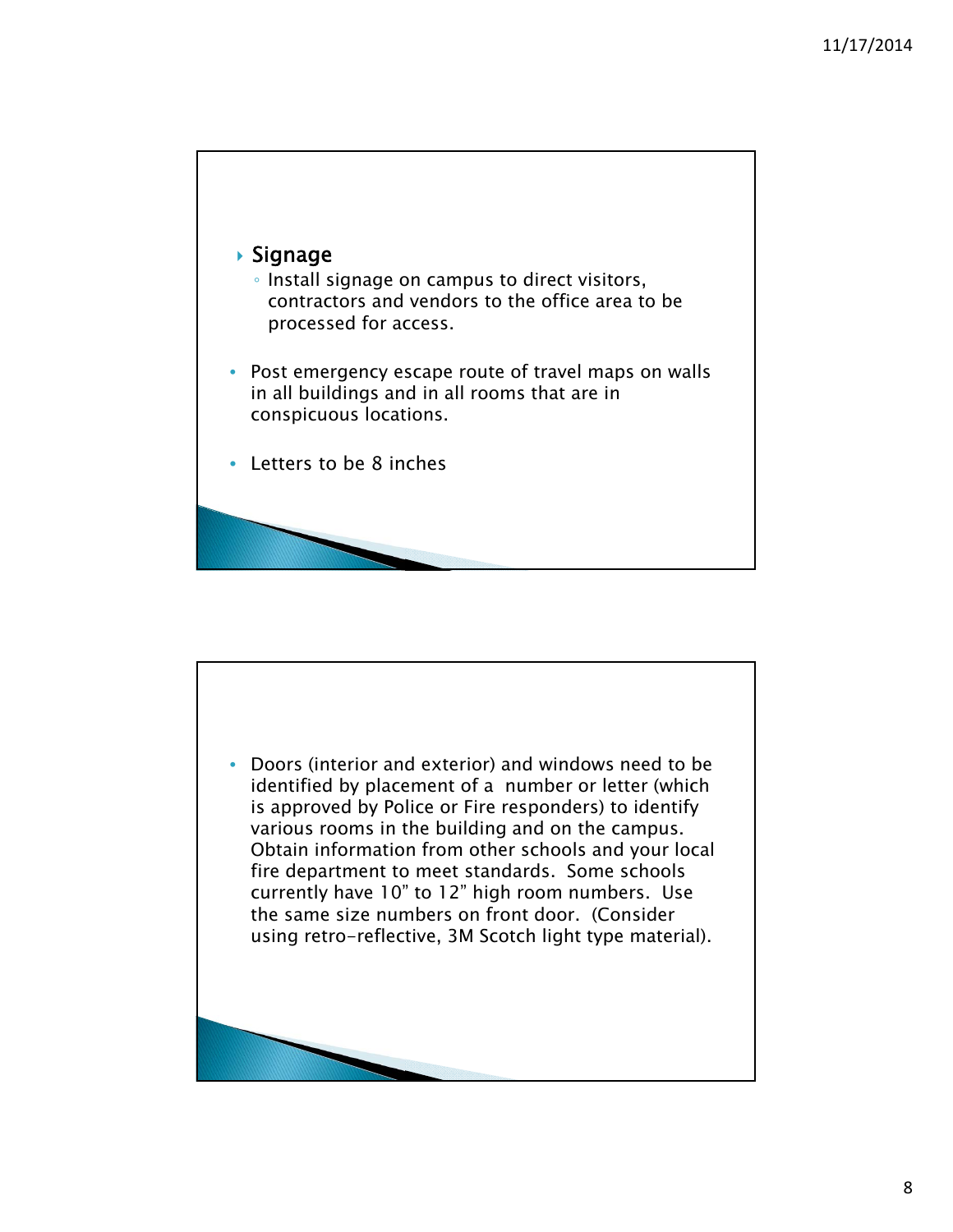

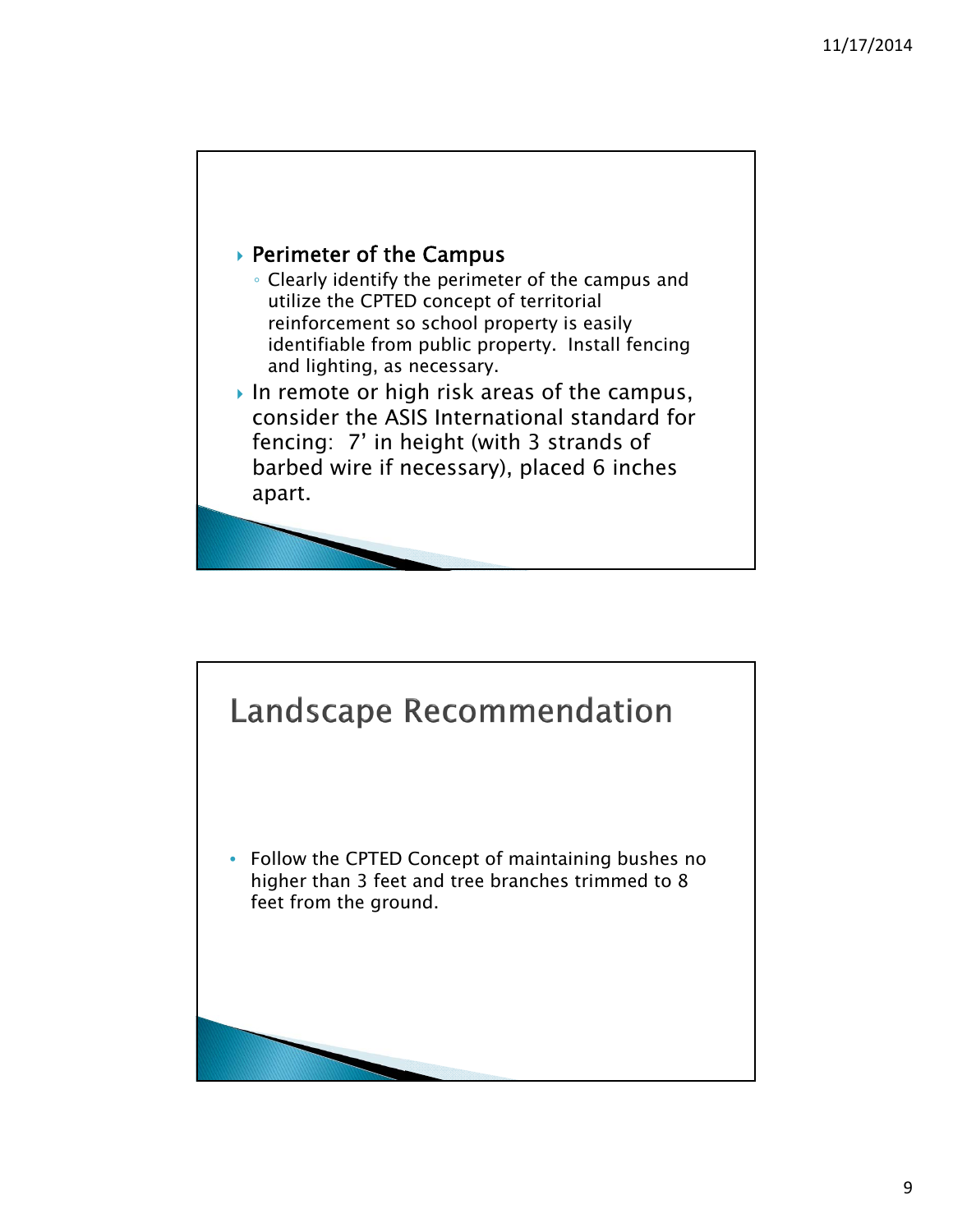

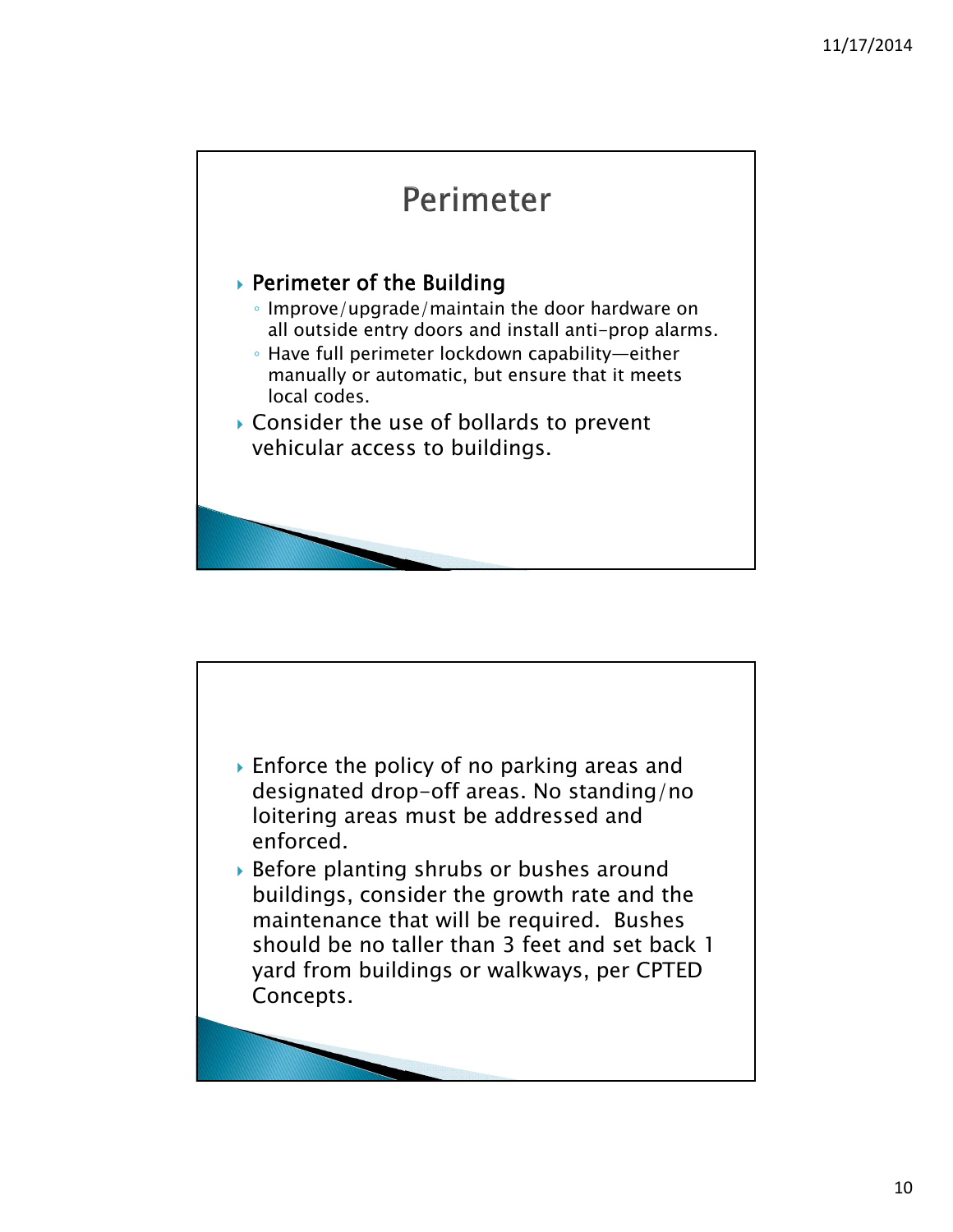

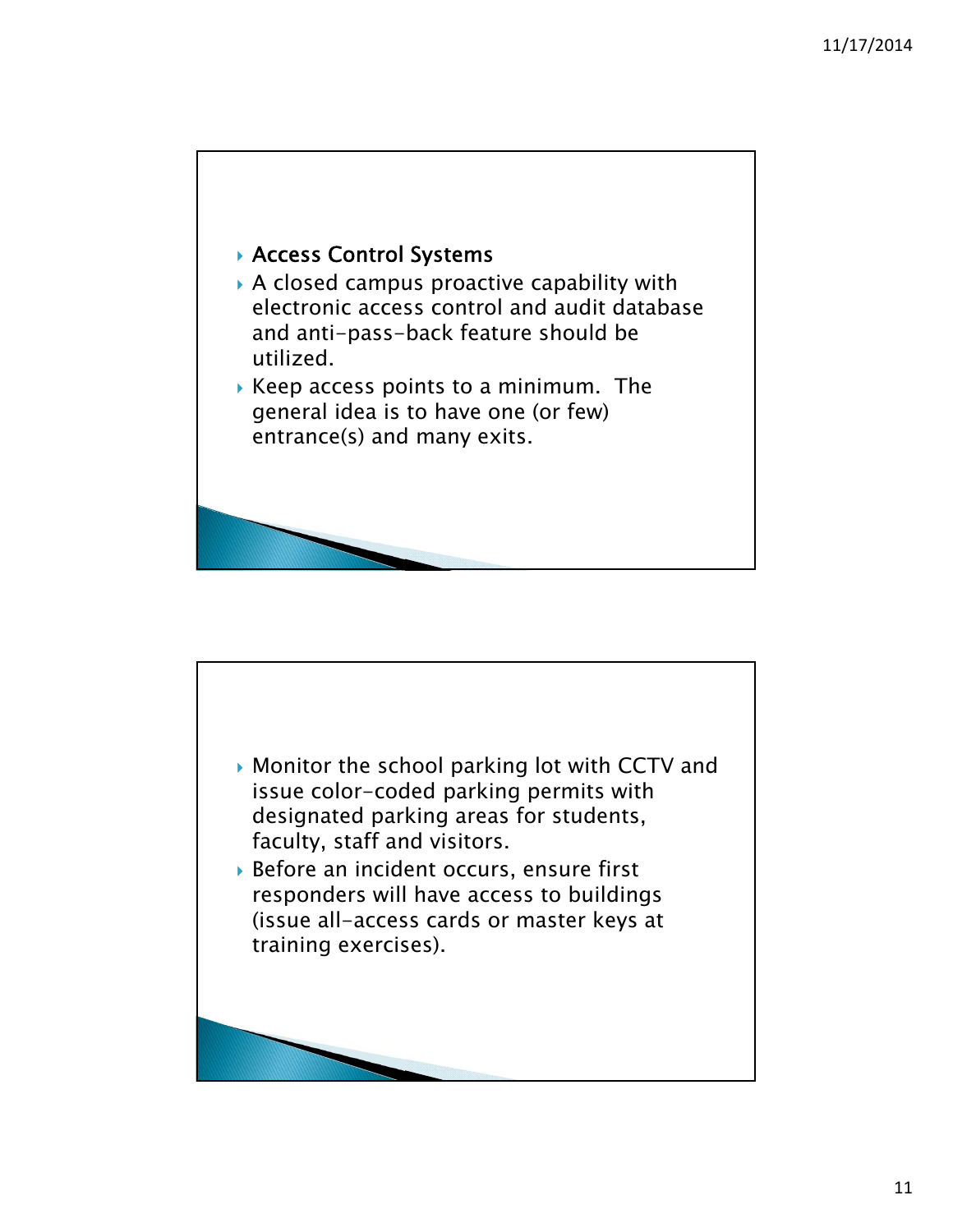

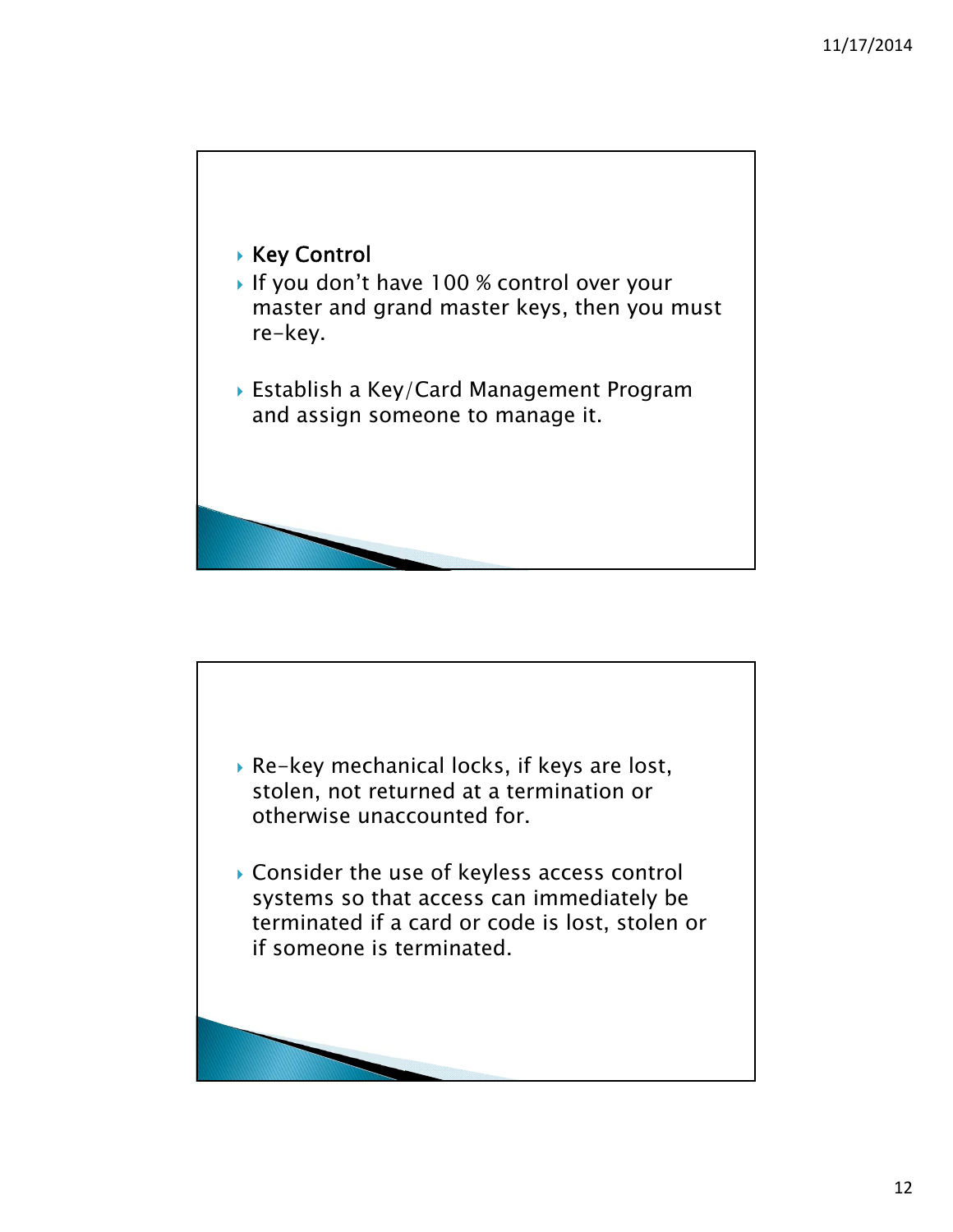## **Lighting**

- Install adequate lighting on campus especially by walkways, around doorways and in parking areas. A properly illuminated area acts as a psychological and physical deterrent and can reduce criminal opportunity.
- Refer to OSHA, IESNA and ANSI for lux and foot candle lighting level recommendations. Test illumination annually with a light meter and be cognizant that foliage on trees may obstruct lighting.

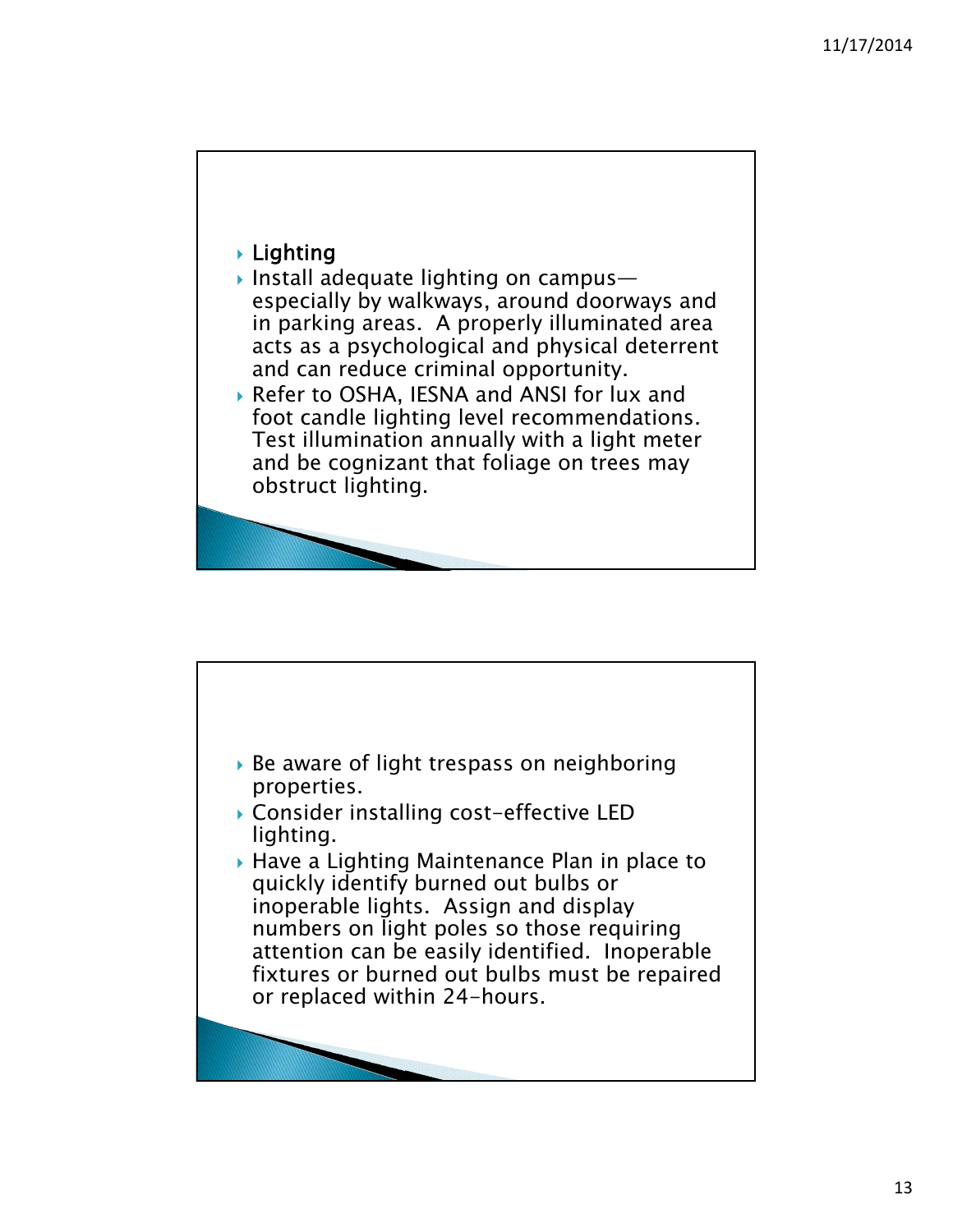

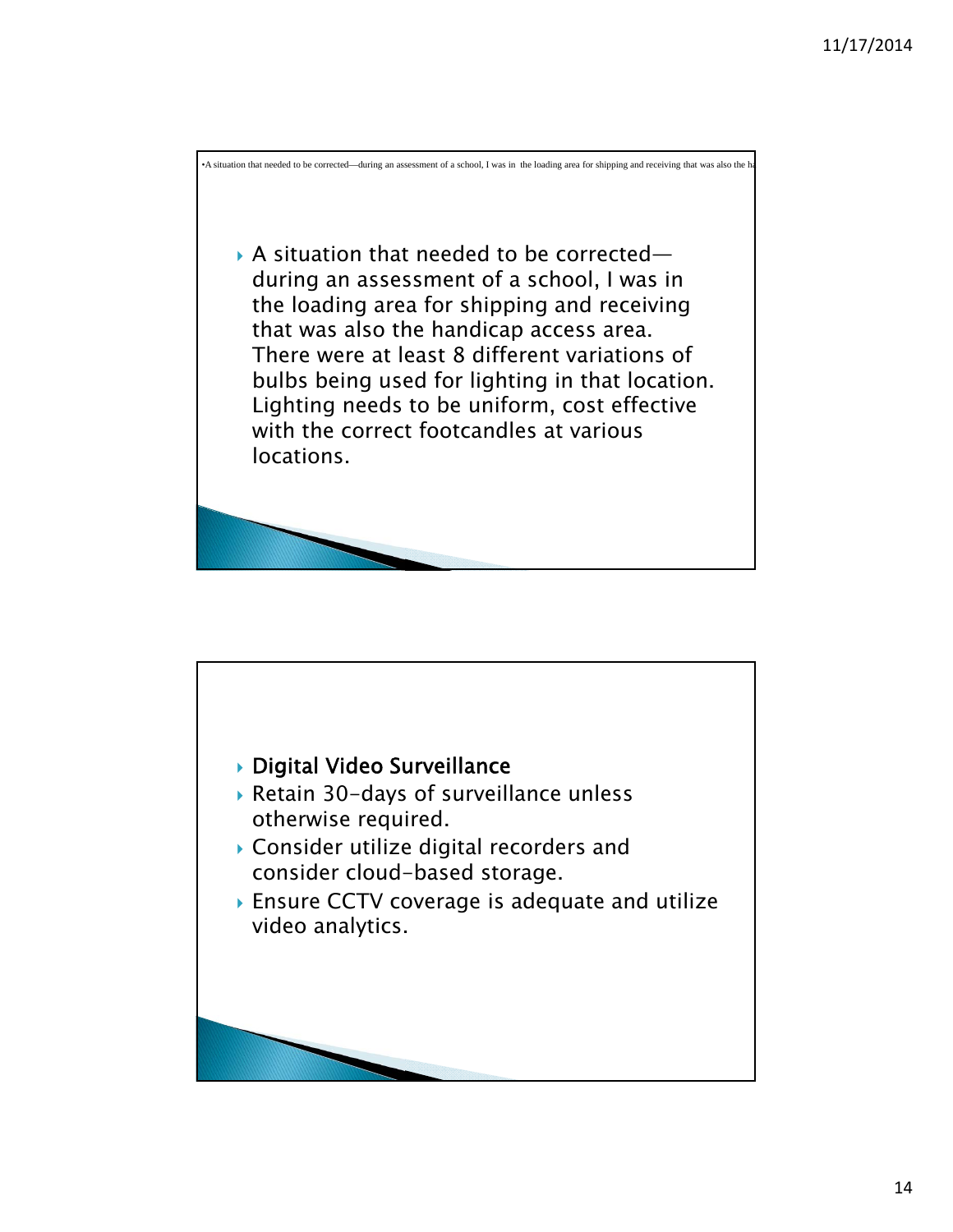

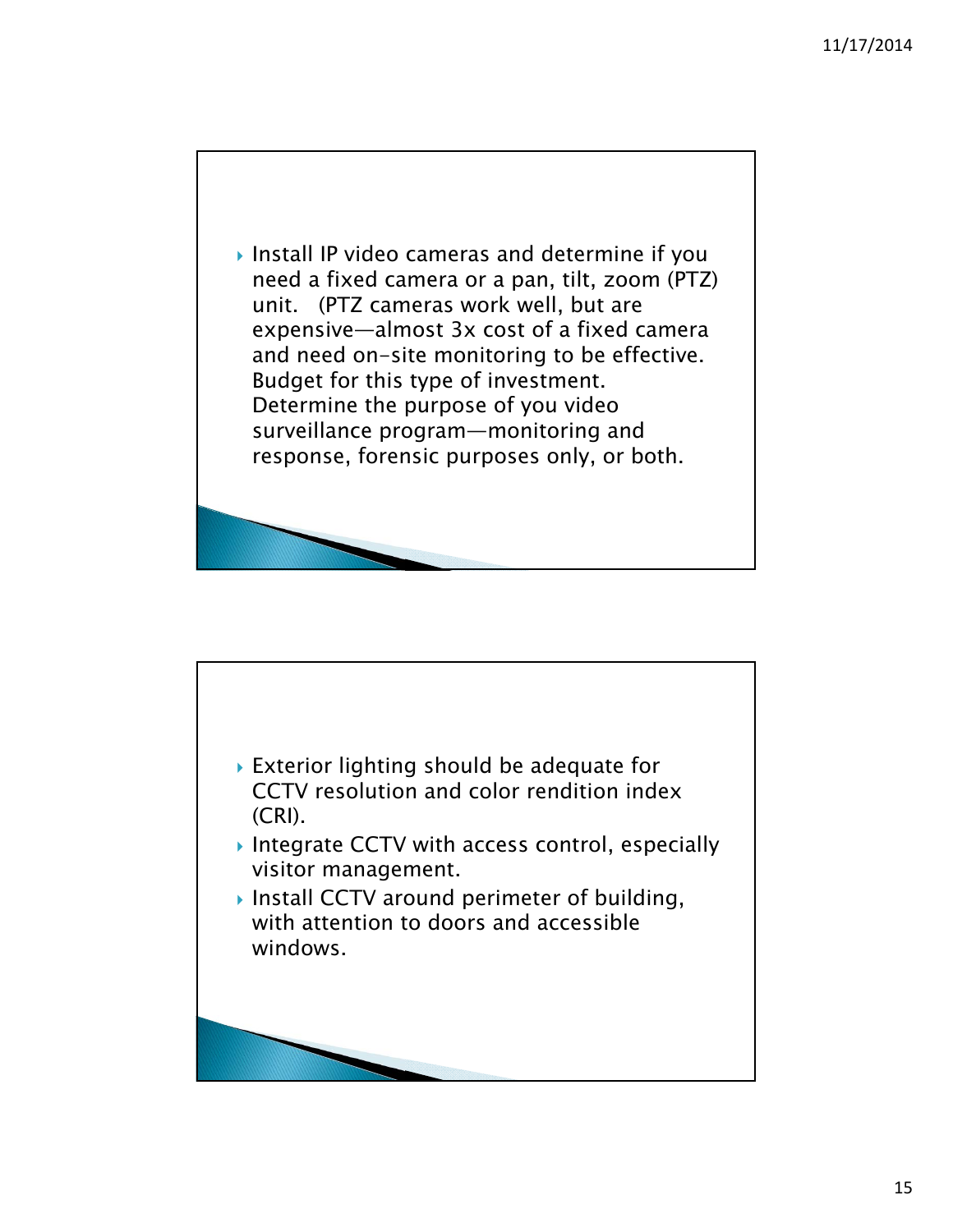

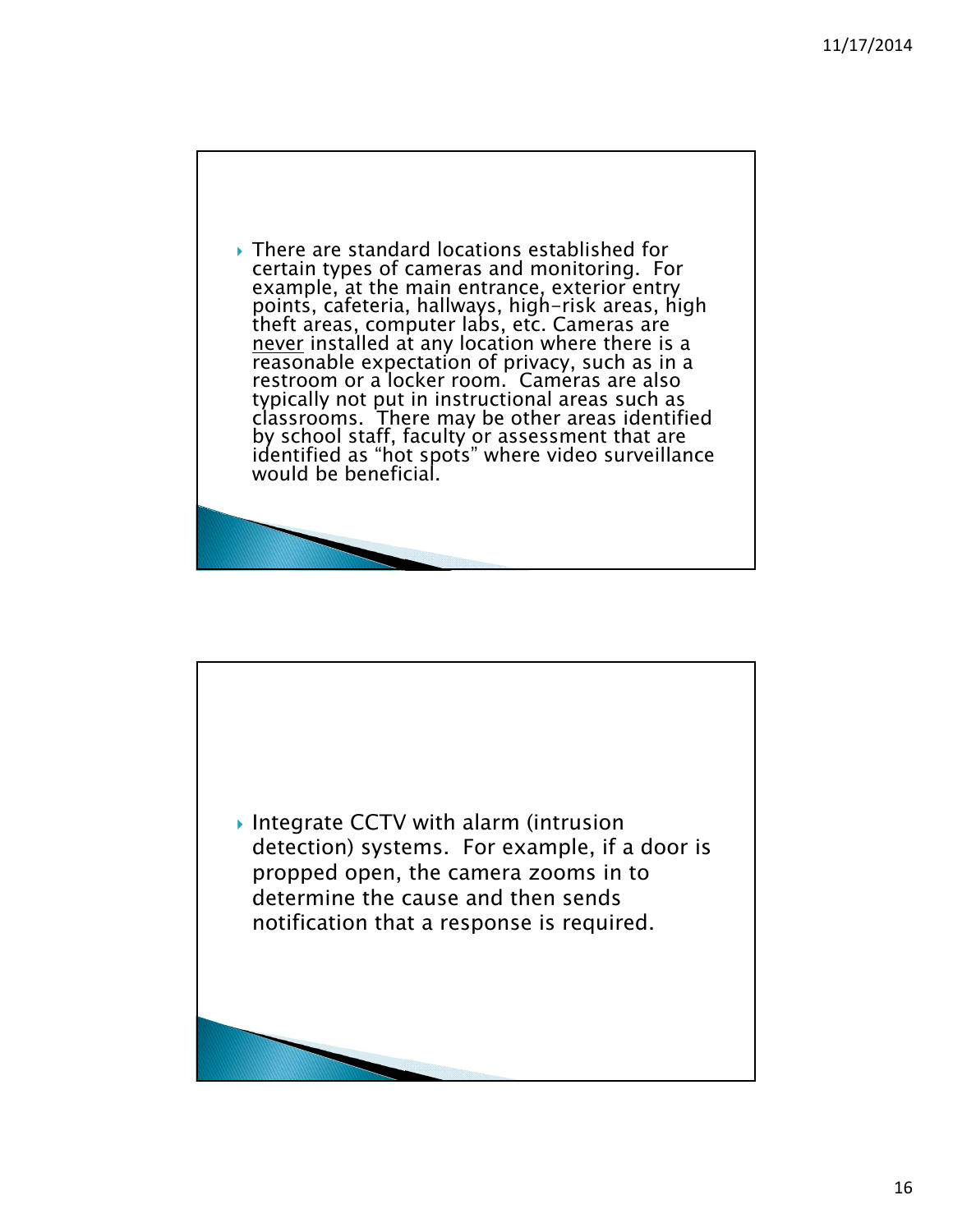

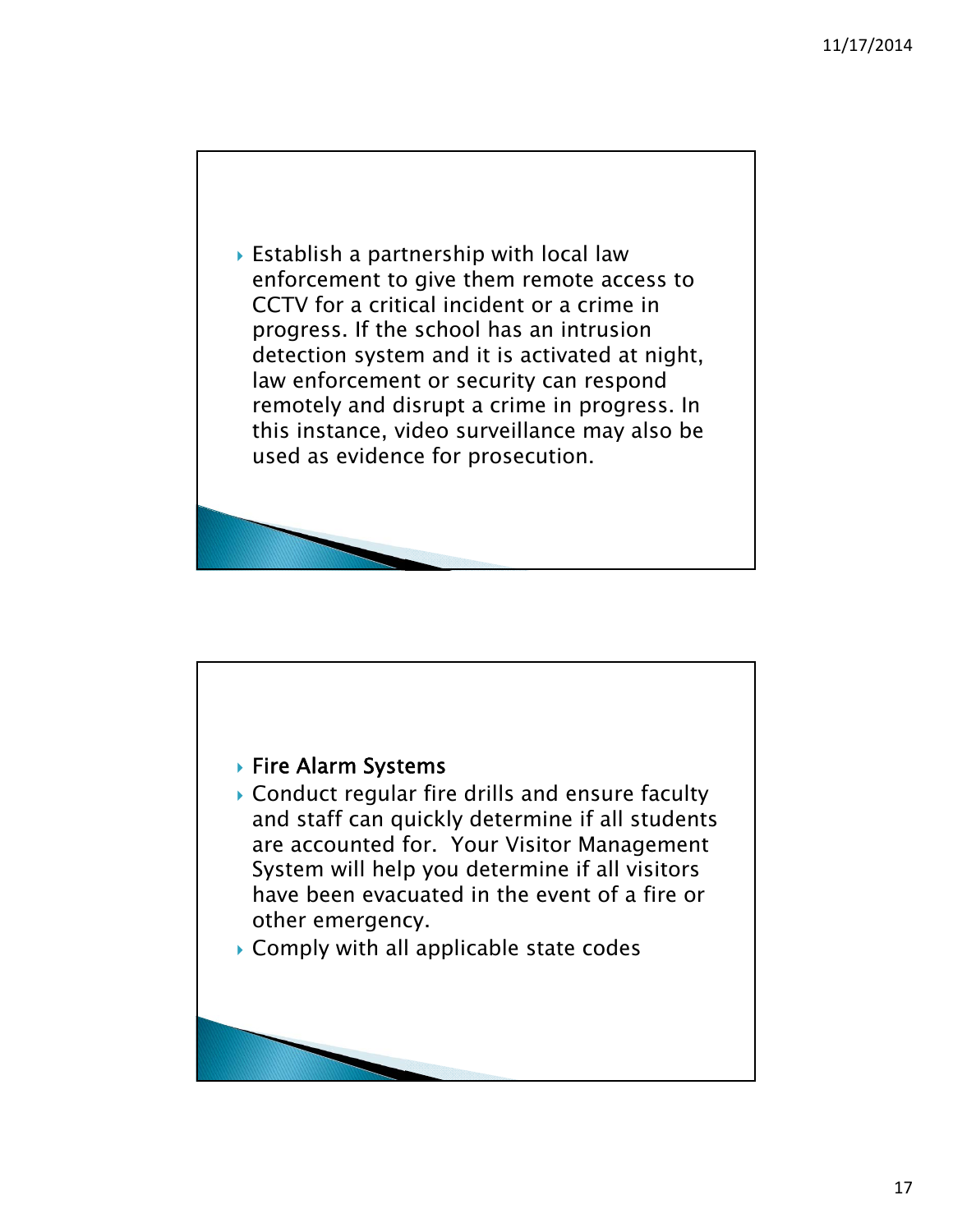

- Develop an Emergency Response Plan and provide training for the staff.
- Establish Emergency Procedures with standardized actions and directives for inclement weather, (tornado, earthquake, hurricane, flooding, etc.) medical issues, fire, building evacuations, shelter-in-place, lockdown, workplace violence, active shooter as well as a business continuity plan for after the incident. (OSHA, NFPA, FEMA, etc.)

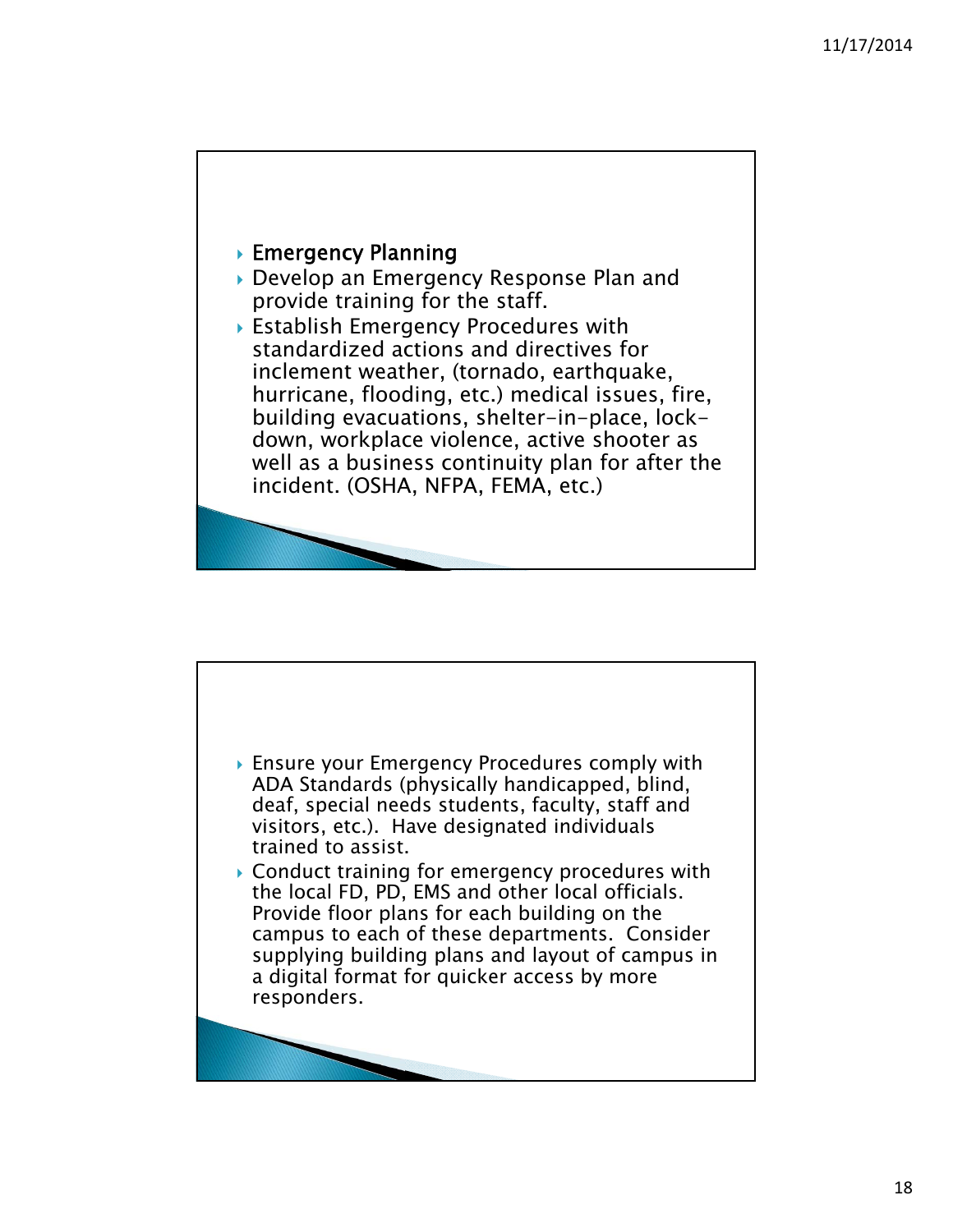

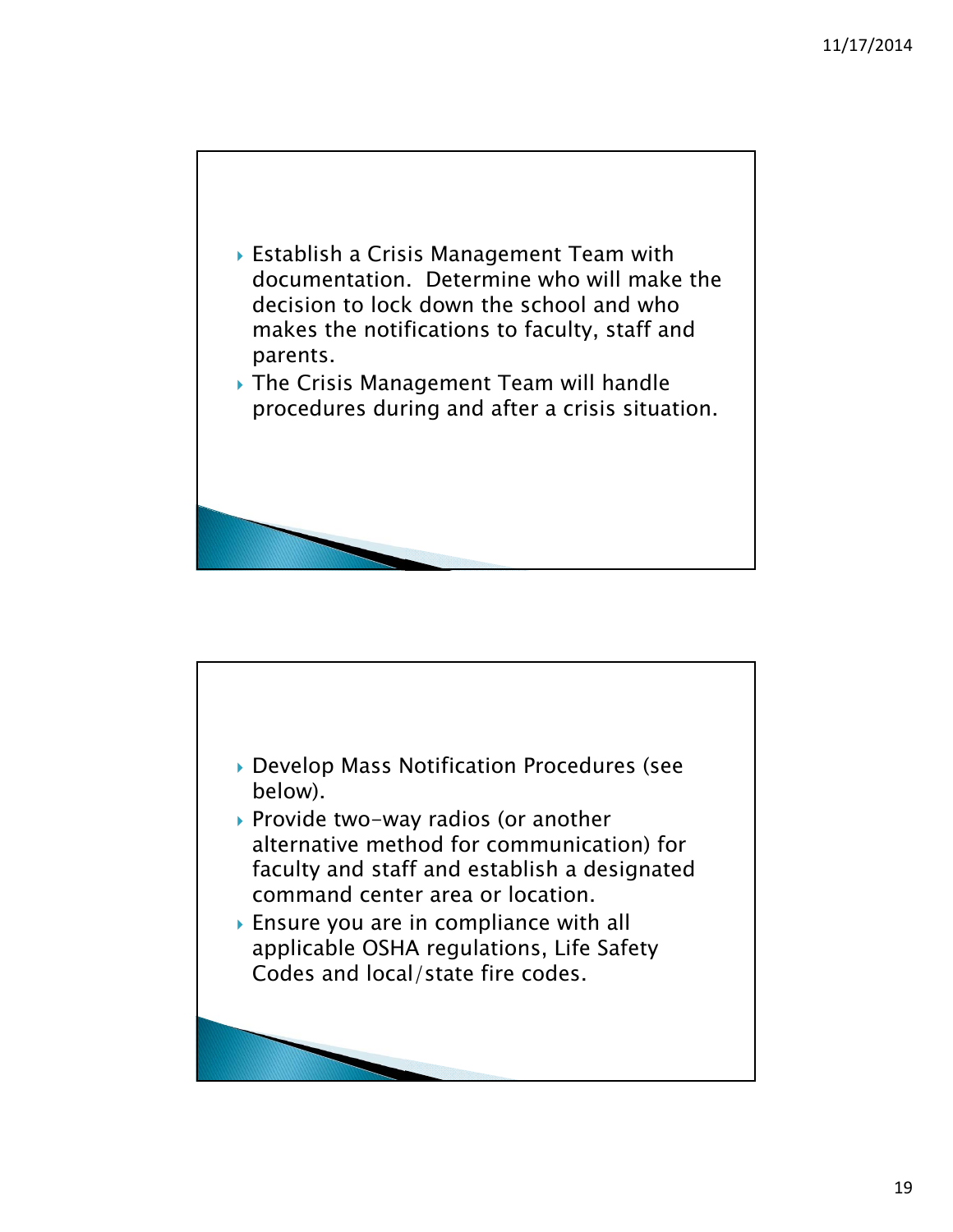

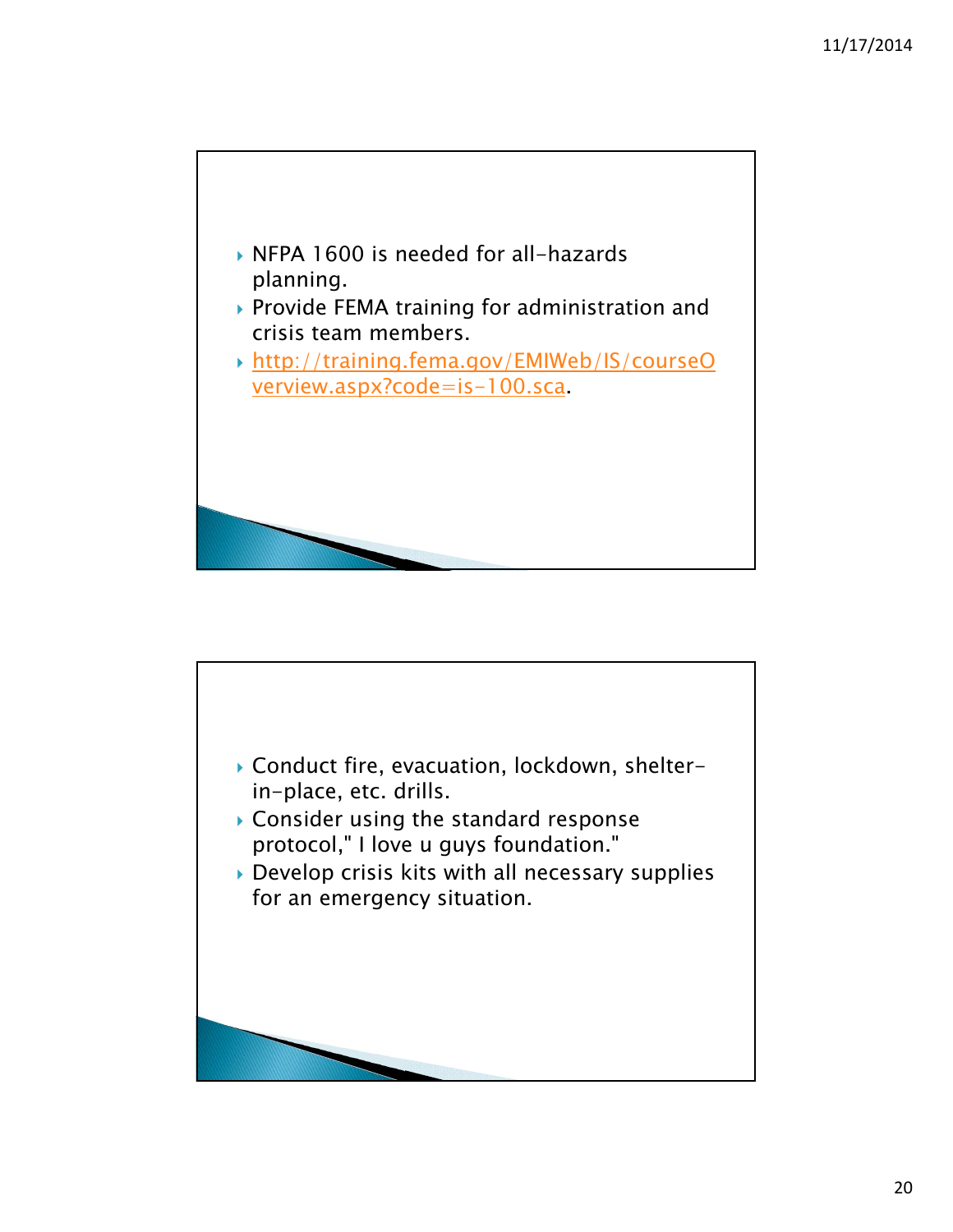

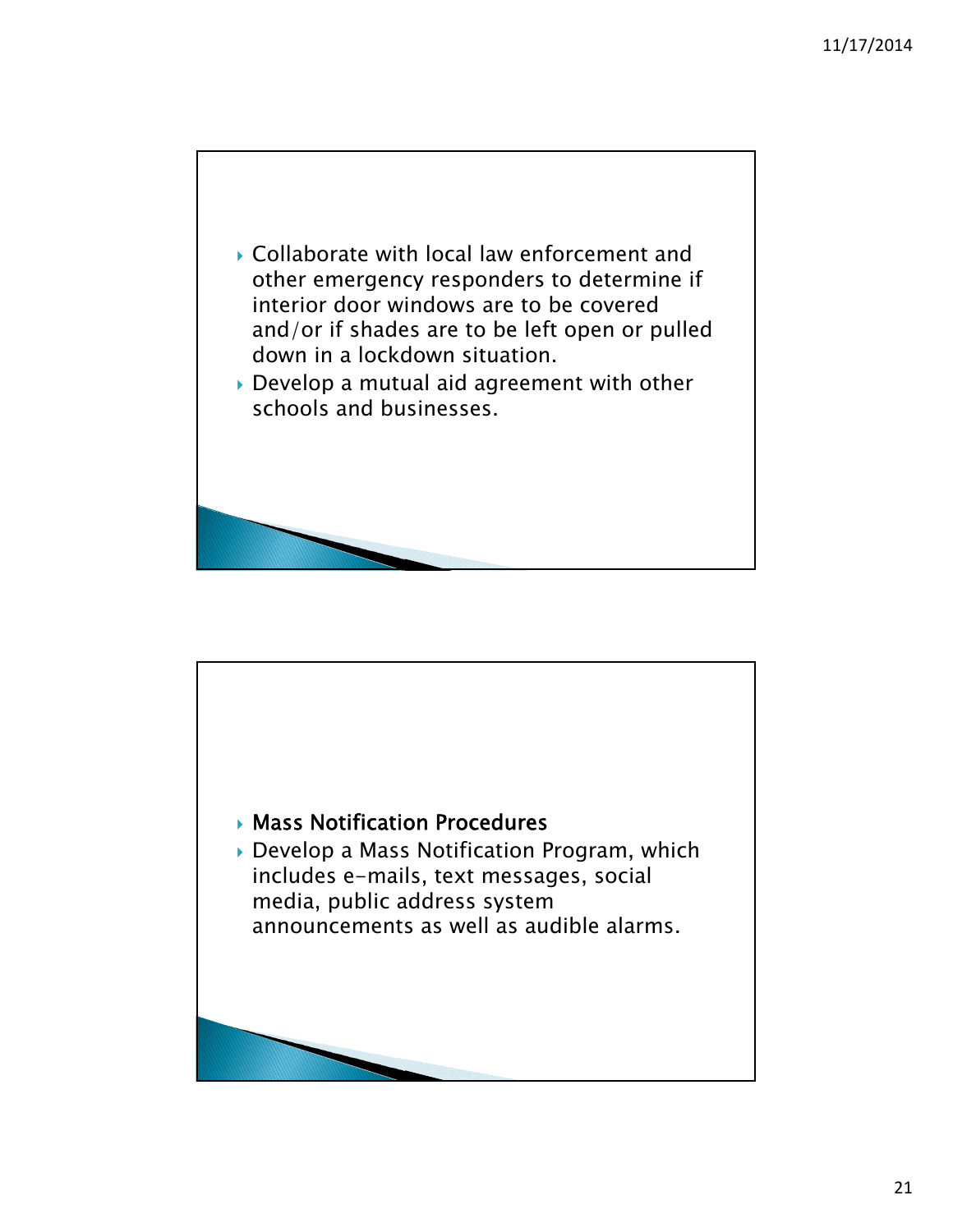

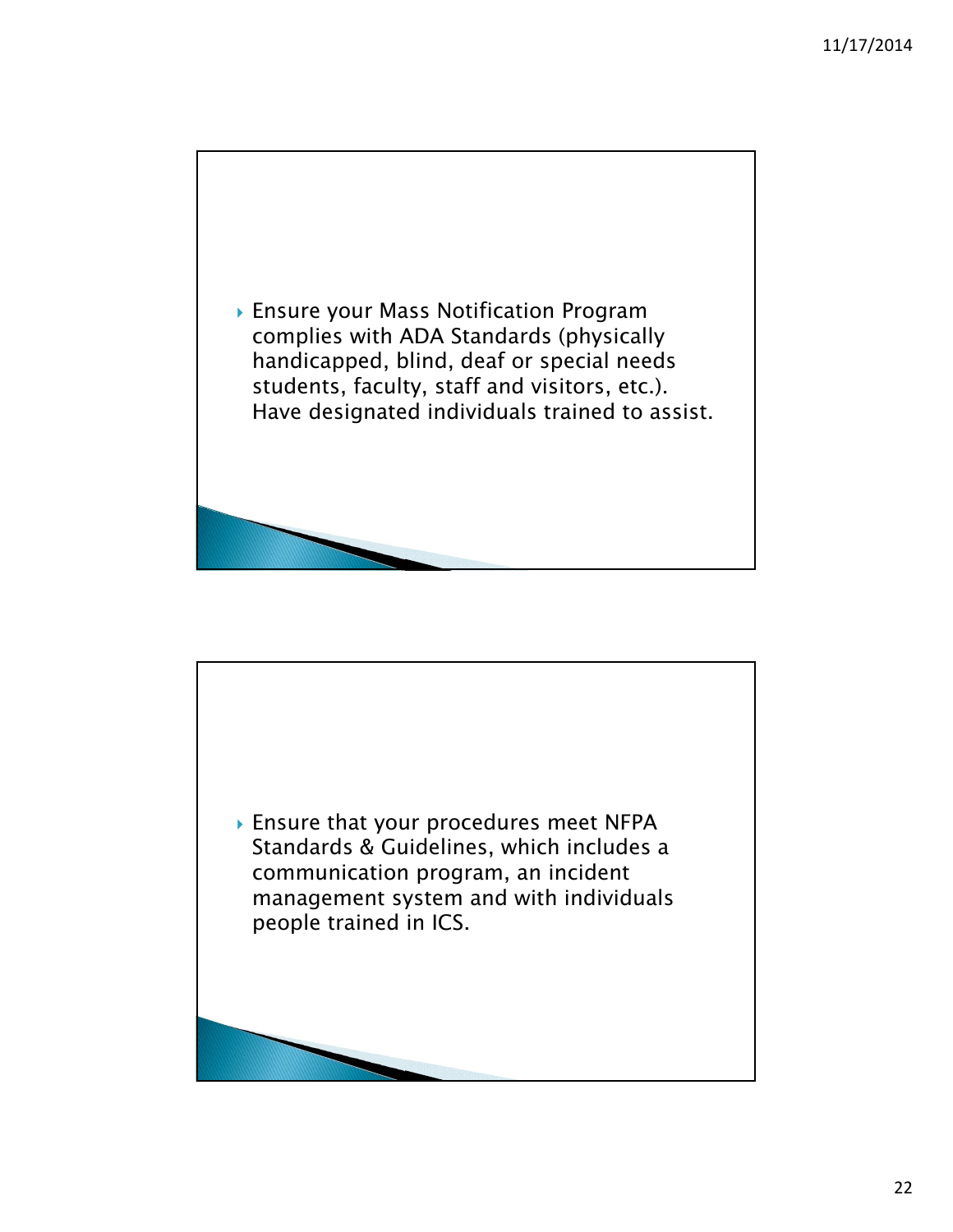

- When hired, conduct classroom training on school policies and procedures and repeat annually at in-service training or as necessary.
- ▶ Develop a policy for faculty and staff about when to use a fire extinguisher. Discuss when to fight a fire or when to flee a fire. Train faculty and staff on how to use a fire extinguisher.

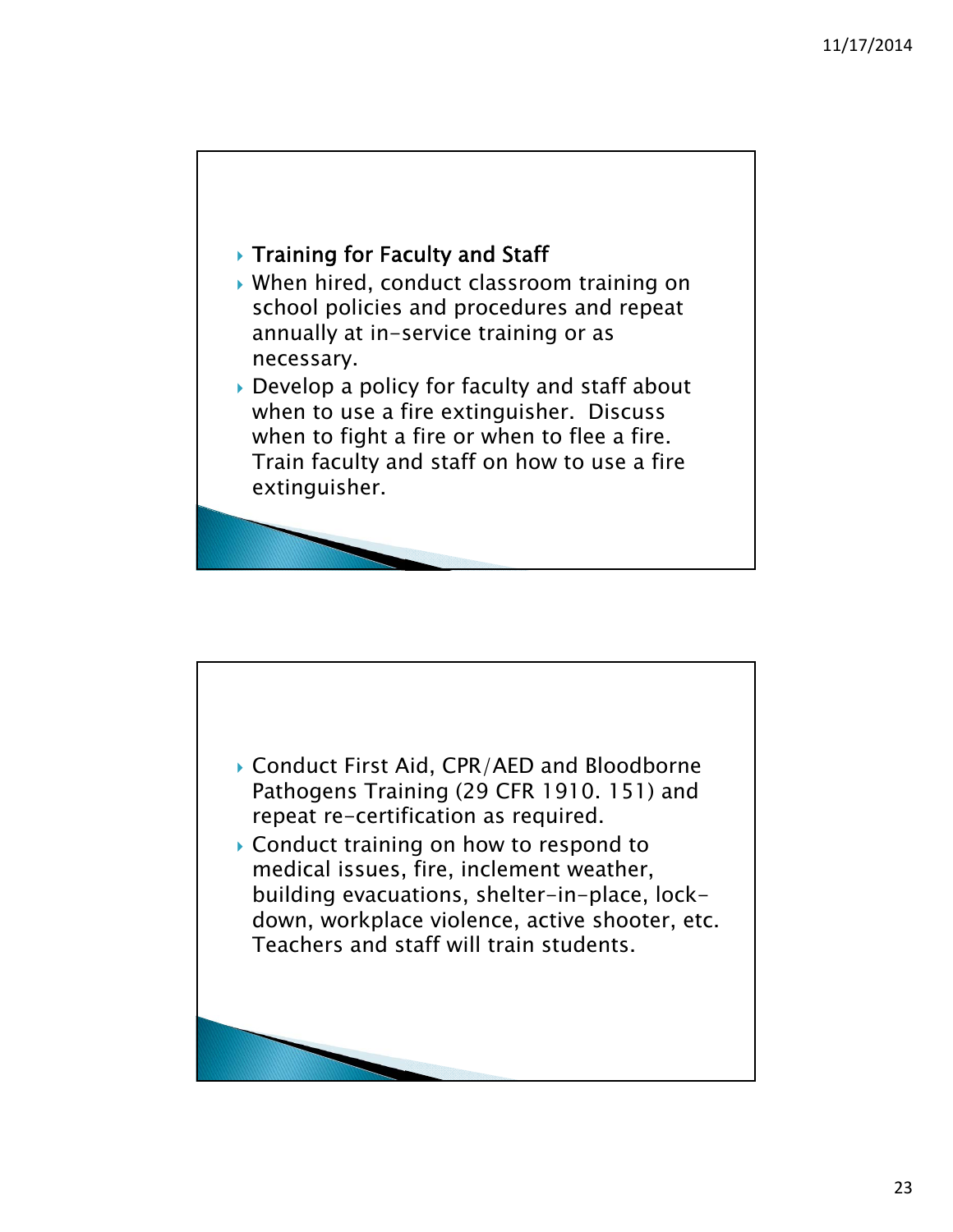

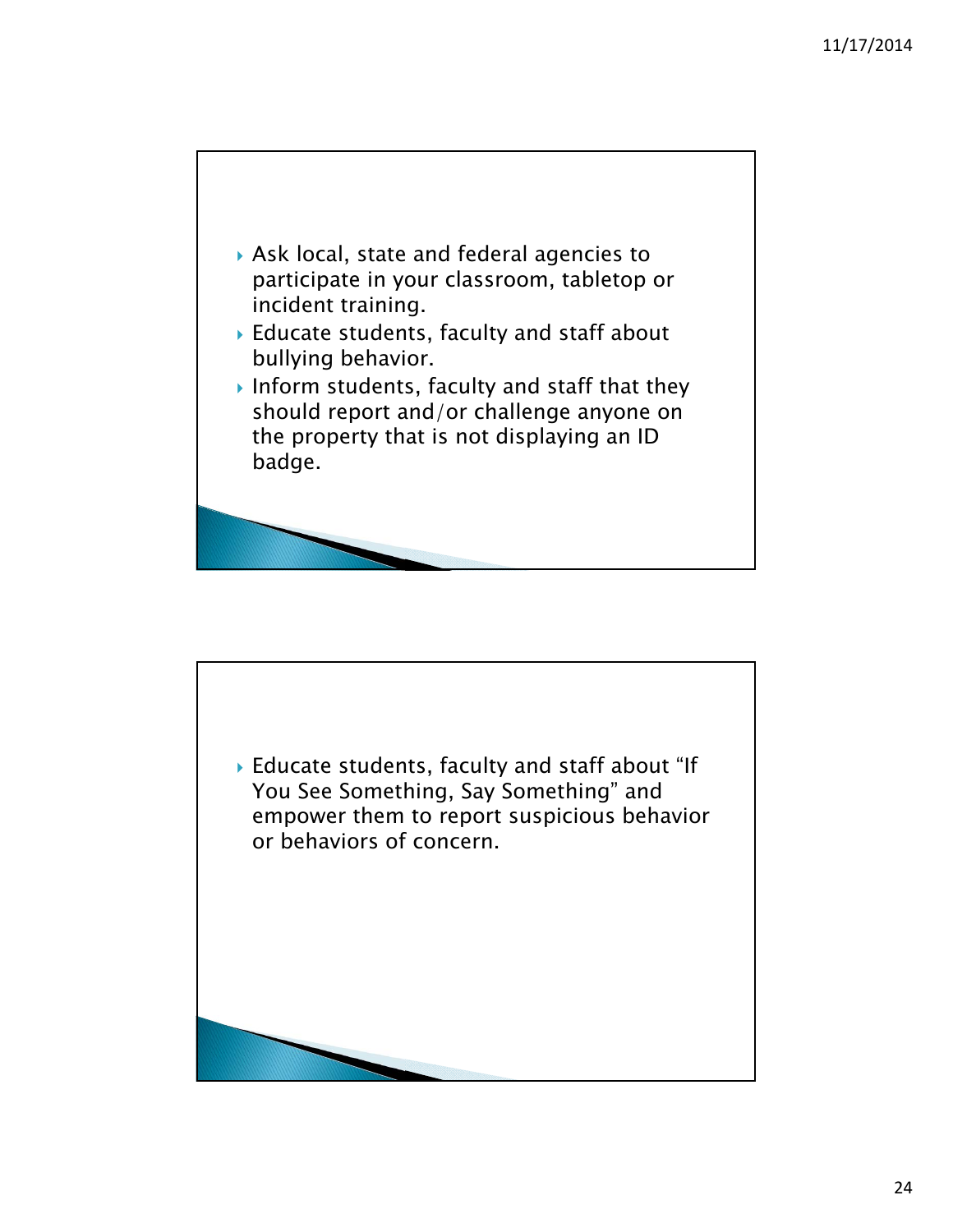